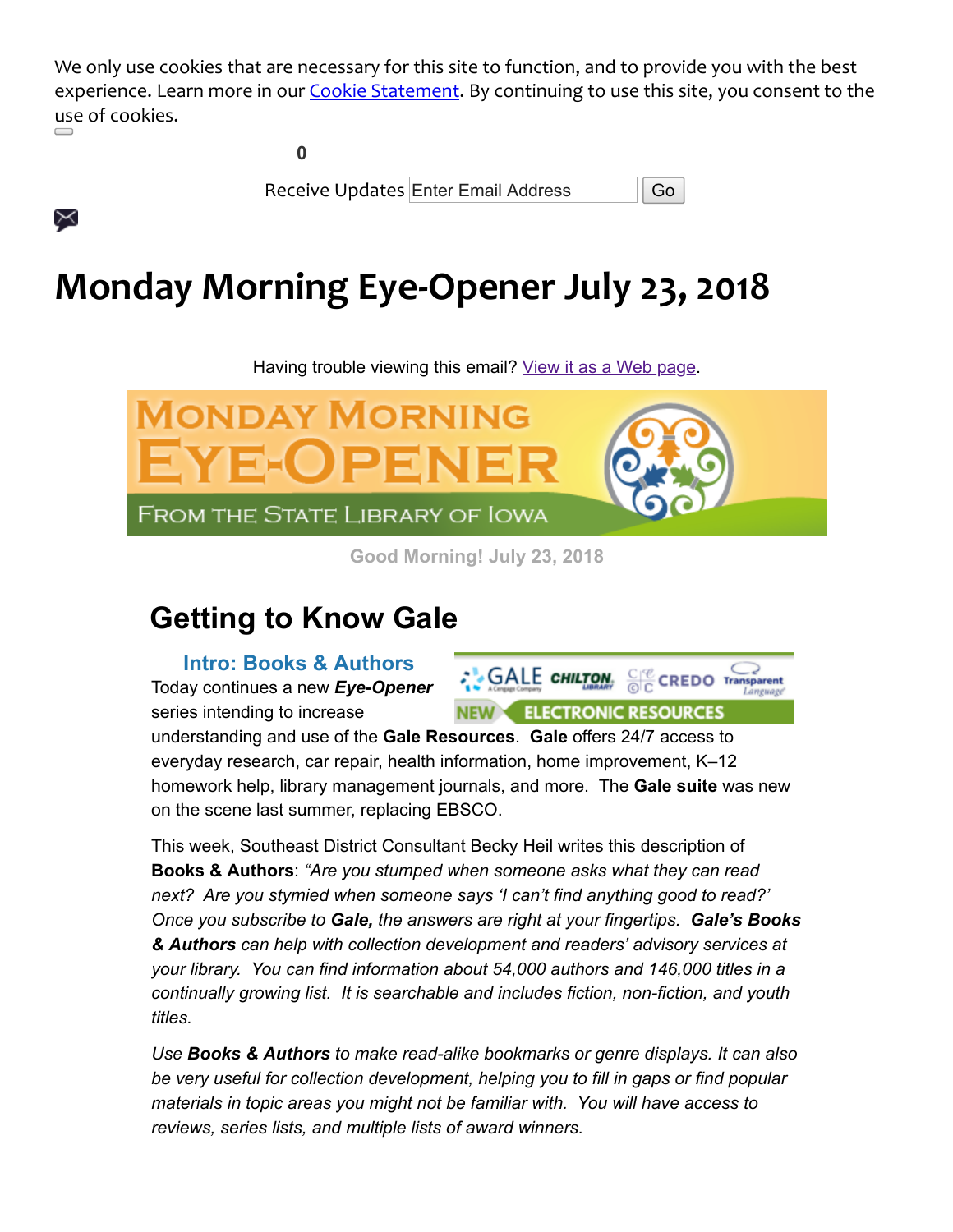*First things first: give your staff the confidence to answer readers' advisory questions by having them explore Books & Authors. And don't forget to make use of the video tutorials available on the Gale Support site."* 

Another good way to learn more about **Gale** is to contact your District office! Our LRT staff are happy to help you add **Gale** buttons onto your website and our consultants are happy to provide on-site training in using the products. More next week…

**[Gale Support](https://support.gale.com/training/videos/bna?utm_medium=email&utm_source=govdelivery)**

## **Big Ideas Book Discussion**



#### **Dear Fahrenheit 451**

The next **Big Ideas Book Discussion** is coming up on **Friday August 24th** (online 9:30-11:00AM) when the title will be **Dear Farhenheit 451** (c2017) by Annie Spence. She is a public librarian working in Michigan and this is a collection of fan letters to her favorite books—and some not-so-favorites —in what Good Reads describes as *"…A Gen-X librarian's snarky, laugh-out-loud funny, moving assortment of love letters and break-up notes to the books in her life…through the lens of books, Annie comments on everything from*

*women's psychology to poverty to childhood aspirations. Hilarious, compassionate, and wise, Dear Fahrenheit 451 is the consummate book-lover's birthday present, stocking stuffer, holiday gift, and all-purpose humor book…"*

Discussion leaders will demonstrate book-talking and following the author's example, attendees will be encouraged to share their fan-favorite books. Plus a look at *[The Great American Read](https://www.pbs.org/the-great-american-read/home/?utm_medium=email&utm_source=govdelivery)* project sponsored by ALA and PBS. It's open for registration in the C.E. Catalog.

In **Big Ideas Book Discussions**, State Library staff and guest stars facilitate discussions using books outside of library management, but with plenty of application to library management. Choosing books on communication, workplace relationships, public speaking, etc. we'll connect those ideas with public library service. In addition to a great assortment of non-fiction titles there are other spin-off benefits of **Big Ideas:**

- titles help with collection development for participating libraries
- titles are good choices for local book discussion groups
- this program serves as another model for how to facilitate local book discussions

We encourage participants to purchase books used throughout the **Big Ideas** series for your own collections. And join us for the next good read--**Dear Fahrenheit 451**

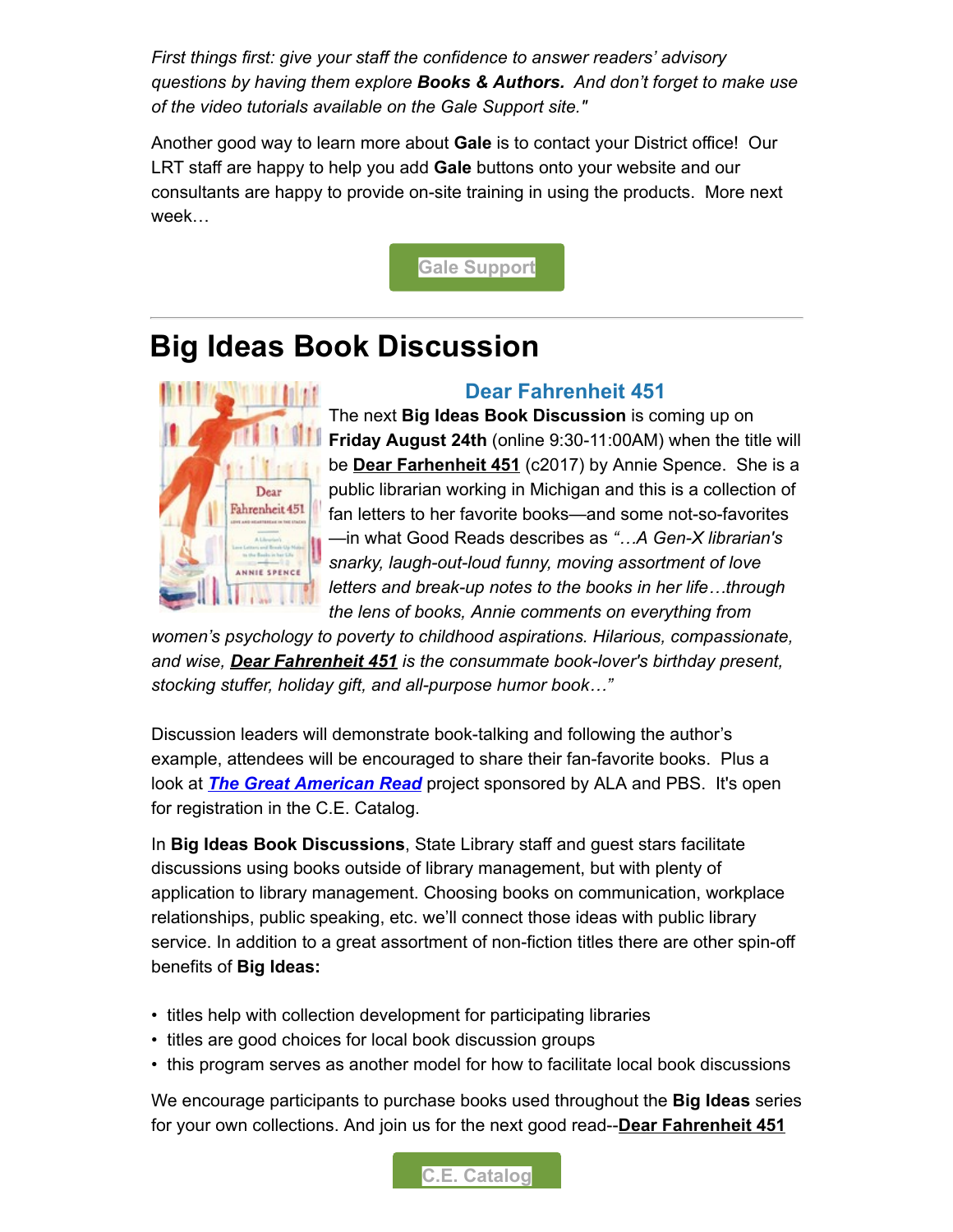### **TeenLive Online Conference**



#### **From School Library Journal**

**School Library Journal** will soon present its seventh annual **SLJ TeenLive Virtual Conference.** The date

is **August 15** and this year's theme is **"Speaking Truth to Power."** This theme revolves around *"the exciting and impactful role that young people have in the world today and how the library is a place where they can be inspired to affect change. From the latest YA lit trends to evergreen topics in teen services, these [sessions] will equip you with the tools, information, and book savvy you need to re-energize your programming and collections."*

This is an all-day online conference, certainly convenient and especially affordable —there is no registration fee! In addition to keynote speakers and concurrent sessions, attendees will hear from up-and-coming YA authors talking about their latest titles for teens. Among the authors are Elizabeth Acevedo ( $Poet X$ ) Sabaa Tahir (A Reaper at the Gates) and Dhonielle Clayton (The Bells)

Advance registration is required, click the button for the registration page. Make plans to attend the **SLJ TeenLive Virtual Conference** on **August 15!**

**[TeenLive Online Conference](https://vshow.on24.com/vshow/SLJTeen2018/registration/15322?utm_medium=email&utm_source=govdelivery)**



#### **Looking Ahead ...**

By now **every** public library in Iowa has received an invoice for the **Gale** products, whether your library subscribed last year or not. This is a more efficient way for us to distribute invoices. But also this: when every library receives an invoice, it serves as a reminder for those that are not yet subscribers—this is an important service to provide and at an incredibly affordable price.

This is **one invoice** to **access all products**, there are no other forms or agreements needed. Payment is expected in August, call with questions.

**Enrich Iowa Reports Due: Enrich Iowa reports** are due next week **July 31st.** That's the FY'18 year-end report indicating how you spent your library's **Direct State Aid** funding, as well relaying your **Open Access** checkout transactions. Learn more here with links to the **Enrich Iowa report [http://www.statelibraryofiowa.org/ld/e/enrich-ia](http://www.statelibraryofiowa.org/ld/e/enrich-ia?utm_medium=email&utm_source=govdelivery)**

More **infographics workshops** are happening around the state in **August** and **September**. Conducted by State Library staff Emily Bainter, Becky Heil, and Bonnie McKewon, you'll find details about **Presentation Pointers: Using Infographics** in